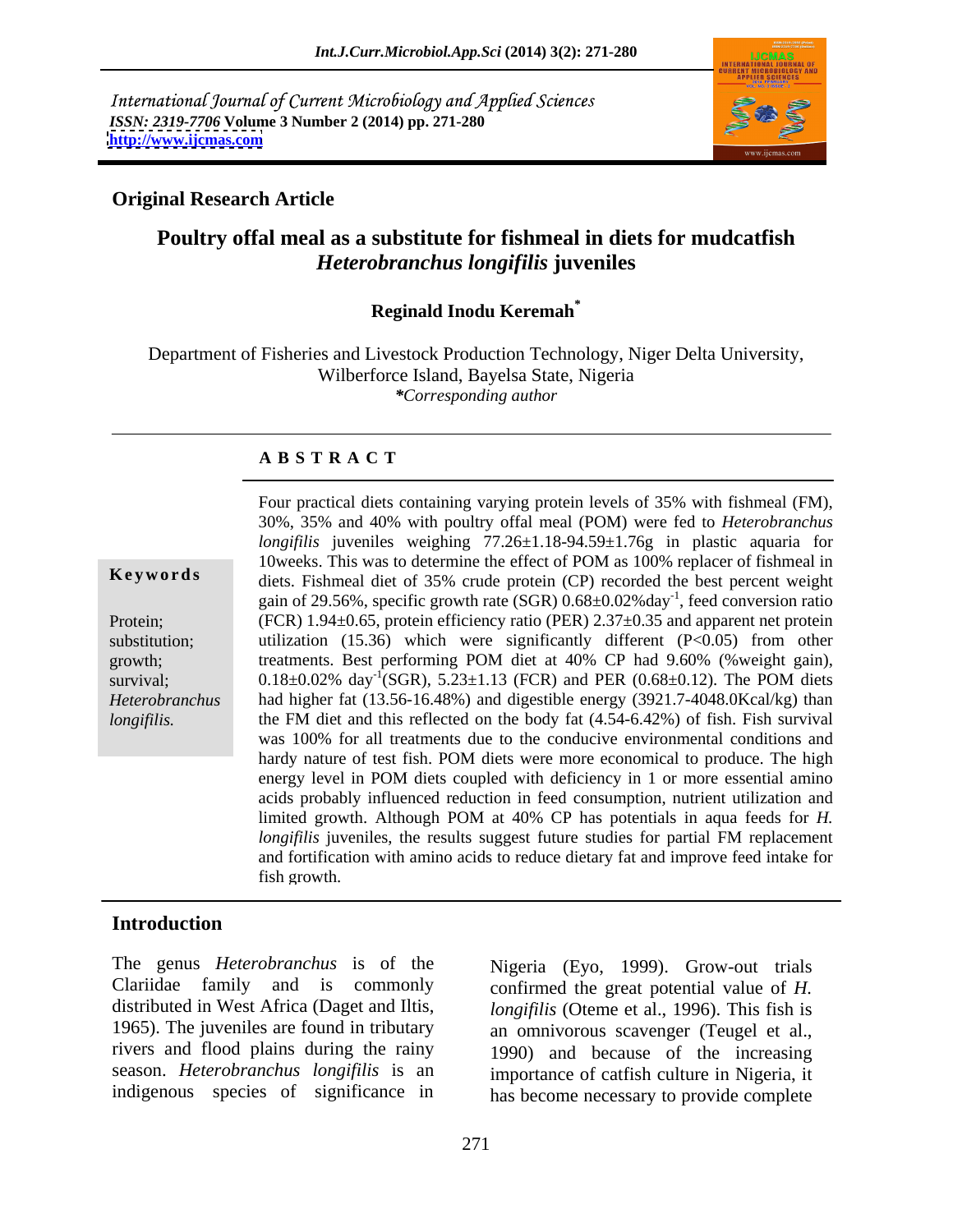FAO (2009) reported that aquaculture is gaining considerable importance as a may be reduced slightly by about 5% at

An essential consideration for *H. longifilis* is protein in the feed necessary to obtain crude fibre, 9.0% ash and 8.3% moisture. with protein content in the feed and at 75% and 100% inclusions of chicken directly proportional to dietary protein offal in the diet of *Clarias gariepinus*. cultured fish; hence dietary protein levels directly affect production cost (Lazo et al., 1998). Fishmeal is a quality protein source commonly added to fish diets (Turker et al., 2005). It is a rich source of essential Experimental diets amino and fatty acids, energy and minerals, highly digestible and very palatable to most fish. The increasing cost levels of protein using fishmeal (FM) and of fishmeal together with decrease in its poultry offal meal (POM) were formulated quality have necessitated the search for and produced. The FM control diet had less expensive plant or animal protein 35% CP as optimal for growth of sources as partial or total replacements for *Heterobranchus bidorsalis* and *Clarias* 

Poultry by-product meals (PBM) are and 40% CP with POM protein source. Phillips, 1995) and Juvenile Pacific white performance provided crystalline lysine nutritional composition and feeding value

and cost effective rations for this industry. Similar to that of fishmeal for shrimp, means of improving world fish production. high use rate. Poultry offal, a by-product Therefore mass scale fish production of the broiler processing plant and would depend heavily on the amplification brocessors in local markets is sufficiently of proper feeding protocols to satisfy available to be recycled as animal protein nutritional requirements of cultured source for use in fish feeds. Faturoti species (Ismat et al., 2013). (2000) reported that local chicken offal satisfactory growth and conversion values. This worker in a growth response studies Weight gain of fish is essentially linear observed best gross profit and profit index content at a range of 20 to 40% (Dupree and Huner, 1984). Protein is usually the the effect of complete substitution of most expensive component in the diet of fishmeal with poultry offal meal protein tilapia and trout although feed utilization may be reduced slightly by about 5% at (cooked and dried) contained 61.6% crude protein (CP), 16.5% crude lipid, 3.5% crude fibre, 9.0% ash and 8.3% moisture. at 75% and 100% inclusions of chicken offal in the diet of *Clarias gariepinus*. Hence, this study attempts to investigate source in diet of *H. longifilis* juveniles.

# **Materials and Methods**

# **Experimental diets**

fishmeal in aqua feeds. *gariepinus* juveniles according to Faturoti valuable alternative protein sources for Gross composition of experimental diets is carnivorous fish and had been tested in presented in Table 1. Each diet was diets for channel catfish (Lochmann and prepared separately to form dough and shrimp, *Litopenaeus vannamei* (Cheng et mincer to produce long strands of feed. al., 2002). Yu (2004) reported that high The strands were cut into smaller units of quality PBM can replace fishmeal totally 3-5mm size pellets and dried over a heated in trout feed without harming the aluminium sheet for 30minutes, cooled and methionine are supplemented to meet polythene bags. The feeds were stored in a the requirements. Also, PBM has a refrigerator until required for the feeding Four practical diets containing varying and produced. The FM control diet had (2003) while others contained 30%, 35% and 40% CP with POM protein source. each dough extruded through a meat 3-5mm size pellets and dried over a heated and packaged separately in small labeled refrigerator until required for the feeding experiment.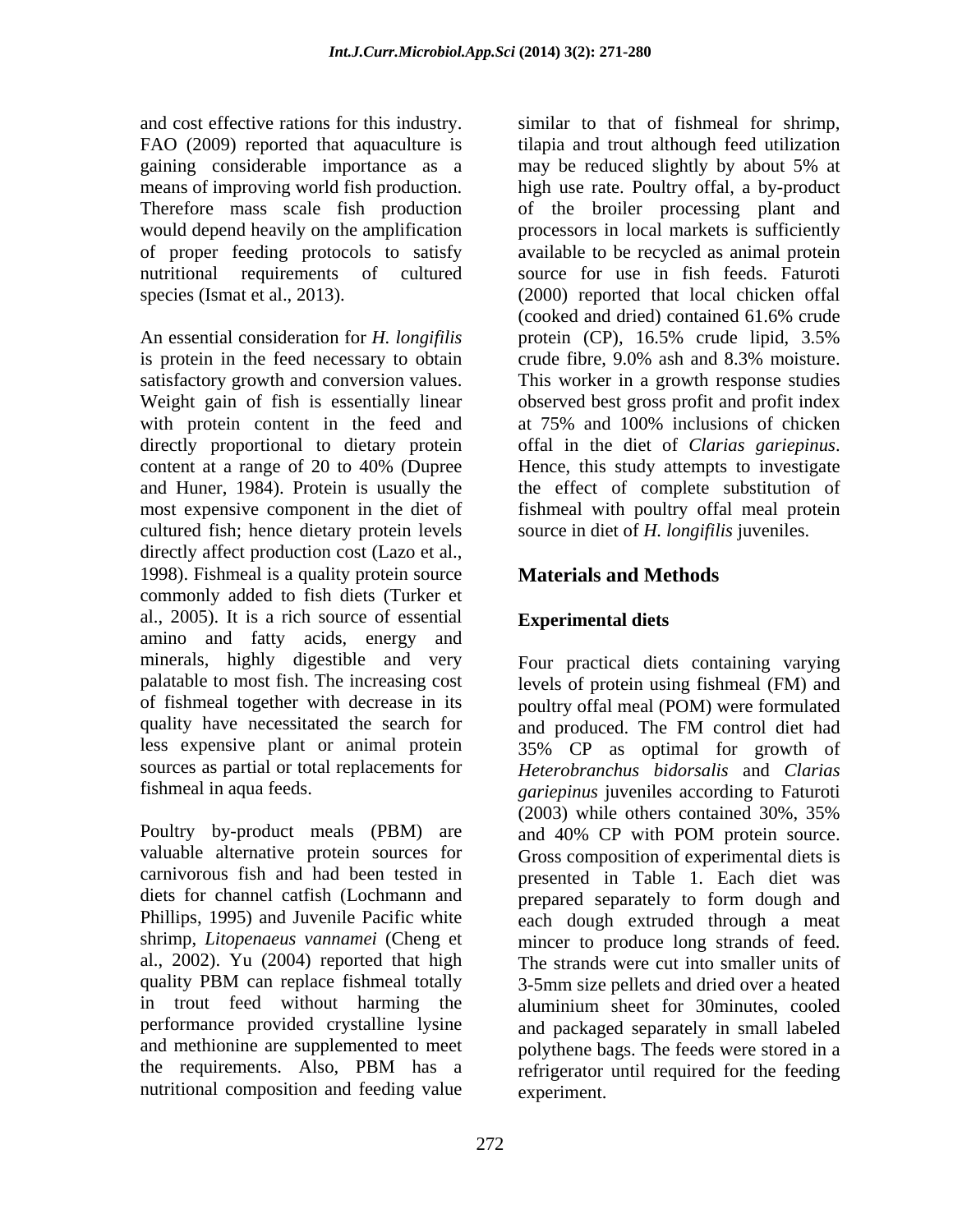| Feed ingredient                      |              | Diets         |               |        |  |  |
|--------------------------------------|--------------|---------------|---------------|--------|--|--|
|                                      | <b>FM-35</b> | <b>POM-30</b> | <b>POM-35</b> | POM-40 |  |  |
| Tilapia fishmeal (64.25%CP)          | 44.43        |               |               |        |  |  |
| Poultry offal meal (67.80%CP)        |              | 33.05         | 41.80         | 50.50  |  |  |
| Corn                                 | 33.87        | 45.35         | 36.60         | 27.90  |  |  |
| Wheat bran                           | 15.0         | 15.0          | 15.0          | 15.0   |  |  |
| Vitamin/Mineral premix               | 0.50         | 0.50          | 0.50          | 0.50   |  |  |
| Ascorbic acid                        | 0.10         | 0.10          | 0.10          | 0.10   |  |  |
| Table salt                           | 0.20         | 0.20          | 0.20          | 0.20   |  |  |
| Red palm oil                         | 2.80         | 2.80          | 2.80          | 2.80   |  |  |
| Starch (Binder)                      | 3.0          | 3.0           | 3.0           | 3.0    |  |  |
| Total                                | 100          | 100           | 100           | 100    |  |  |
| Proximate composition (%Dry matter): |              |               |               |        |  |  |
| Moisture                             | 5.73         | 5.64          | 5.44          | 5.41   |  |  |
| Crude protein                        | 35.25        | 31.00         | 36.25         | 40.75  |  |  |
| Ether extract                        | 9.42         | 16.48         | 13.56         | 15.76  |  |  |
| Crude fibre                          | 5.86         | 3.44          | 2.86          | 3.42   |  |  |
| Ash                                  | 14.25        | 7.95          | 7.66          | 6.78   |  |  |
| Nitrogen free extract                | 29.49        | 35.49         | 34.23         | 27.88  |  |  |
| Digestible energy                    | 3327.1       | 3921.7        | 3862.4        | 4048.0 |  |  |
| (calculated), Kcal/kg                |              |               |               |        |  |  |

### **Table.1** Gross composition of experimental diets fed to *Heterobranchus longifilis* juveniles for 70 days

Digestible energy calculated as 3.0, 4.25, 3.8 and 8.0 Kcal/g of carbohydrate (non-legume), protein (animal), protein (plant) and Fats (New, 1987). FM=Fishmeal, POM=Poultry offal meal; 30, 35, 40=protein levels.

Twenty *Heterobranchus longifilis* juveniles (weight  $77.26 \pm 1.18$ -  $(46x38x28 \text{cm}^3)$  were filled with clean and  $94.59 \pm 1.76$ g, length  $223.27 \pm 0.92$ - aerated tap water to the 40-litre mark. 246.44±1.33mm) were obtained locally, Continuous oxygen supply was by Tecas acclimatized and fed with a commercial Air Pump (Model AP 1500) connected diet containing 30% protein and devoid of with air tubes and air stones. Each POM for 7days. Prior to the start of the aquarium was then stocked randomly with experiment, 5 fish from stock, 2 fish from 1 fish in triplicate per treatment. The each treatment at the end of experiment aquaria were covered with synthetic and samples of experimental diets were netting material in order to prevent fish analyzed for proximate composition using from jumping out. Weight and length AOAC (1990) procedures. The digestible measurements of fish in each aquarium energy (DE) was calculated for each diet were carried out using a beam balanceaccording to New (1987).

### **Experimental fish Experimental system**

Twelve rectangular plastic aquaria with air tubes and air stones. Each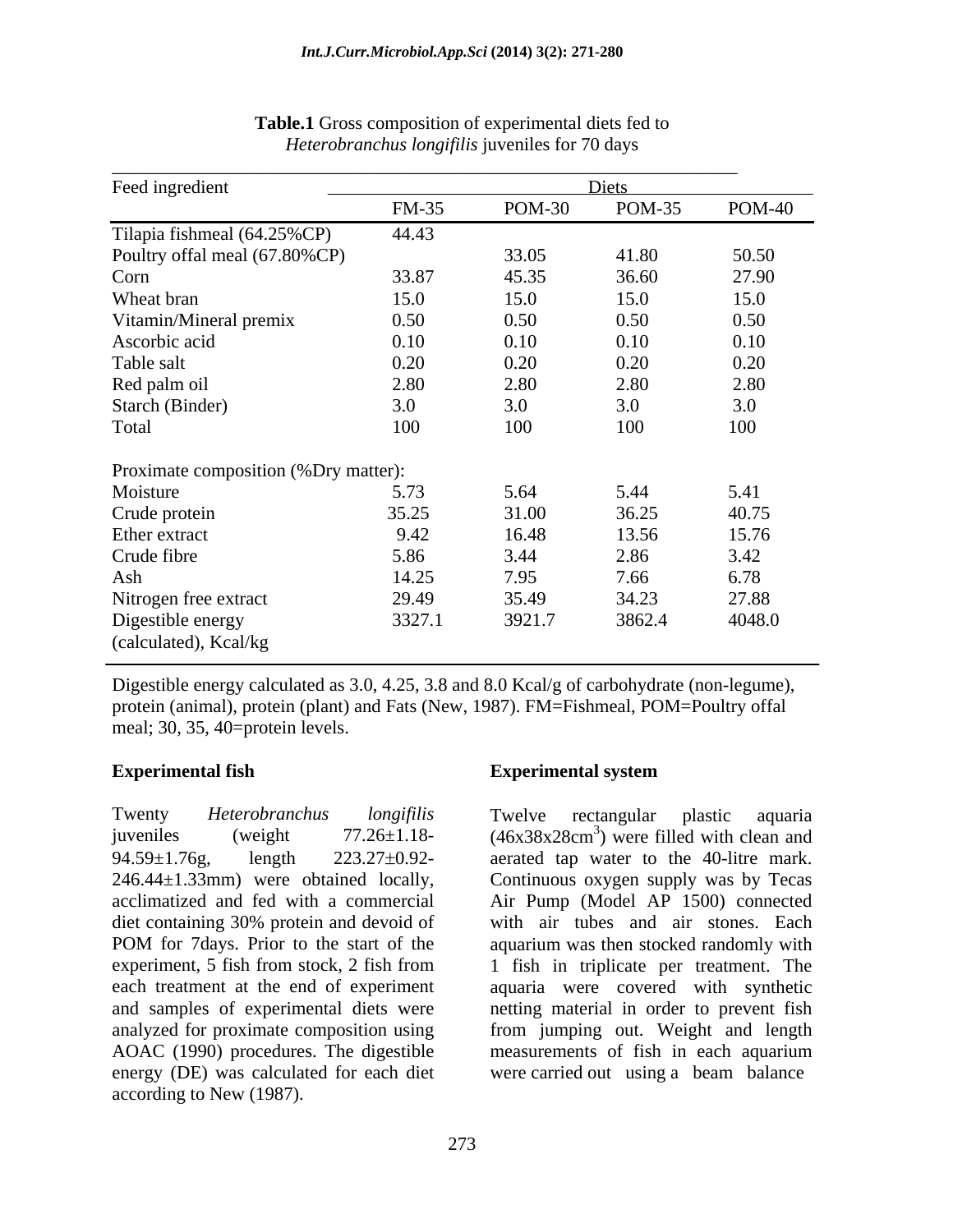(Model MB 2610) and metal metre rule at condition factor (K), and fish survival (%)

Fish were fed daily with prepared diets according to treatment at 5% total fresh gain of fish (g) (New, 1989). Feed body weight. Daily rations were divided conversion ratio (FCR), protein efficiency into two halves and fed to fish at 1000 and ratio (PER) and apparent net protein 1600 hours local time. At biweekly intervals, fish in each aquarium was Data were analyzed for statistical weighed and amount of ration adjusted significance by analysis of variance based on weight increment. Water replacement was 50% daily removal and System (SAS) User's Guide, SAS/STAT re-filled to 40-L mark in aquaria. Version (2003). Duncan's Multiple Range Accumulated undigested food particles Test (Duncan, 1955) procedures were used and waste products at bottom of aquaria to identify significant differences between were siphoned out daily with a rubber hose. Total water replacement and cleaning of aquaria were carried out every **Results and Discussion** other day throughout the experimental period. Each aquarium was monitored for fish survival rate. Water temperature was measured daily with a laboratory mercury-The biochemical assay showed that dietary in-glass thermometer  $(0-100^{\circ}C)$  in the protein for fishmeal diet was 35.25% and morning and evening. The pH was ranged 31.00-40.75% for POM diets. measured using a pH meter (Model Jenway 3150), dissolved oxygen inclusion levels. Lipid was least (9.42%) determined by Winkler's method and in FM diet but much higher in poultry unionized ammonia by Nesslerization

Wet samples of fish from each test diet were taken at the end of experiment, their abdomen dissected open to observe in FM diet was 3327.1Kcal/kg while in condition of liver and abdominal content. POM diets, energy values were higher and The economy of feed was also calculated. This experiment was conducted for 70days from July to September, 2002 at the The initial and final body nutrient Fisheries Department Laboratory, Rivers compositions for test fish are expressed as State University of Science and percent wet weight in Table 2. The fish

the commencement of the experiment and were calculated. Hepatosomatic index as on weekly basis. liver weight (g) x 100/wet body weight (g) of fish (Htun-han, 1978), economy of feed as financial cost of feed  $(\mathbb{H})$ /body weight utilization (ANPU) were also calculated. Data were analyzed for statistical (ANOVA) using Statistical Analysis System (SAS) User's Guide, SAS/STAT treatments at 0.05level of significance.

# **Results and Discussion**

## **Experimental diet and fish body**

(Boyd, 1979) on a bi-weekly basis. and ash levels were about the same in the protein for fishmeal diet was 35.25% and ranged 31.00-40.75% for POM diets. These values were within intended in FM diet but much higher in poultry offal meal diets (13.56-16.48%). The fibre POM diets but lower in FM diet. The moisture levels were about the same for all diets (5.41-5.73%). The digestive energy POM diets, energy values were higher and ranged 3862.4-4048.0Kcal/kg.

Technology, Port Harcourt in Nigeria. carcass protein in all the dietary treatments **Data computation and analysis** protein. This suggests that fish growth was The weight gain (g), percent weight gain but is associated with synthesis of tissue (%), specific growth rate (%day<sup>-1</sup>), protein (Fuller, 1969). Carcass protein was was higher than the initial fish carcass not due to increase in weight gain per se,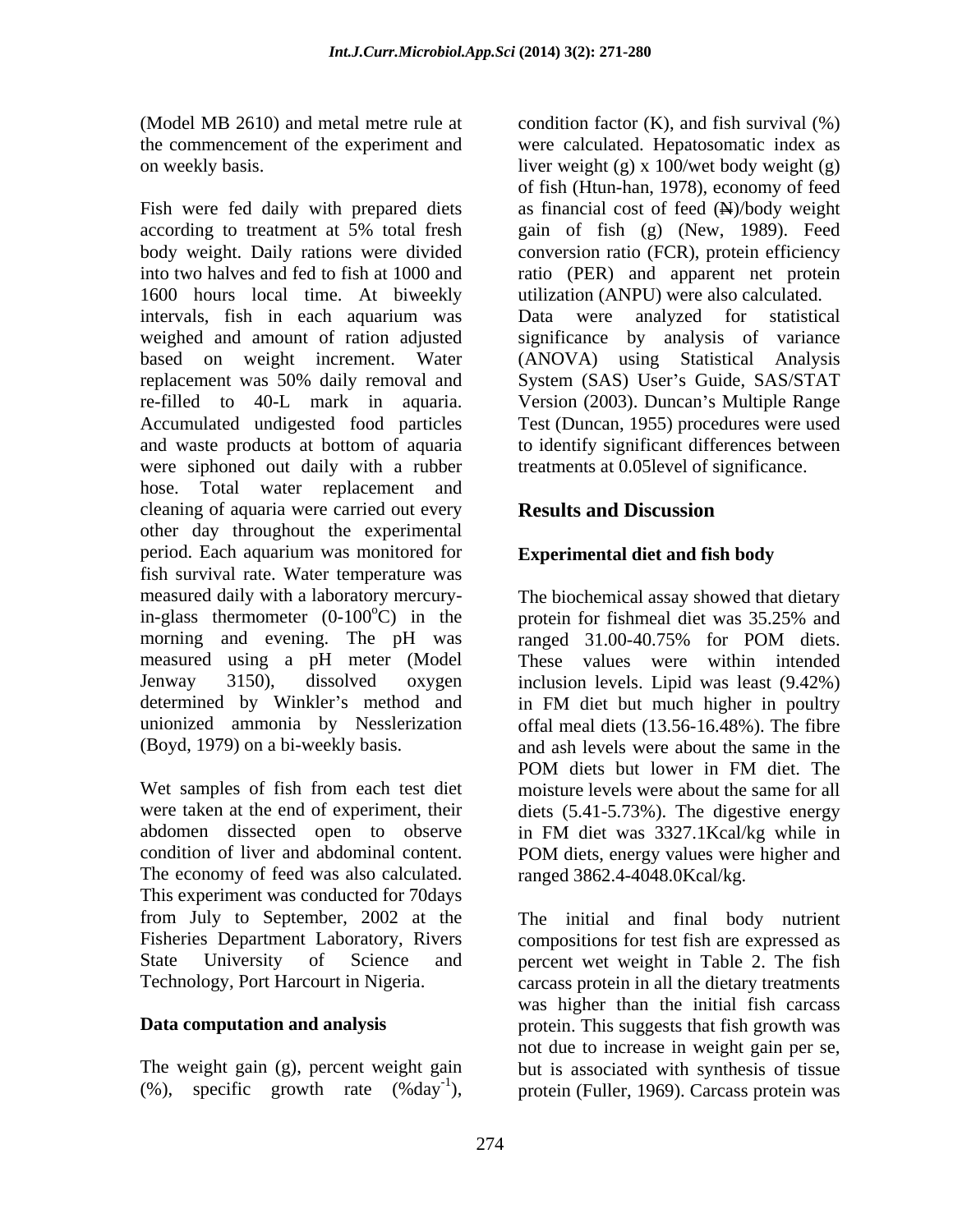(4.54-6.42%) and differed significantly about the same in all dietary treatments. body of fish fed POM diets in this study. The results in this study indicated that This observation corroborated the report of

Table 3 shows the growth responses of the requirement, POM diets with higher test fish to the different diets. Fish survival energy levels resulted in decreased feed was 100% for all diets during this intake and reduced weight gain when FM experiment. The water quality parameters was totally substituted as a protein source. were within the acceptable tolerant limits for fresh water fish culture (Boyd, 1982). Temperature ranged  $26.5 - 28.0$ °C, pH varied from 6.5-7.4, dissolved oxygen was (5% body weight) was probably too much 4.30-5.5mg/l and ammonia-nitrogen, 0.01- as some of it could have been wasted in 0.08mg/l. The good growth and survival rate of fish could be attributed to the (1980) explained that too much energy in maintenance of good water quality the relation to the percentage protein in the weight gain  $(23.30\pm4.30g)$  and percent ration can prevent fish from consuming weight gain (29.56%) of fish fed FM-35 enough protein to meet their daily need for diet were significantly higher than those optimum growth rate even though the fish fed POM diets  $(4.36\pm0.80-9.08\pm1.76)$  are allowed to eat as much as they will 5.39-9.60%). The condition of FM and POM-40 fed fish were similar. The hepatosomatic index (HSI) was higher for POM fish than FM-35 fed fish (Table 3). abdomen and liver of H. longifilis The condition and HSI of fish as indicative *inveniles* in this study increased as POM of well-being increased with dietary protein level increased in diets. This protein level in POM fed fish. The observation corroborated the report of increase in weight gain in experimental fish showed that the diets supported body lipid in rainbow trout fed poultry by-

fish meal at 35% CP. This performance possibly due to feed quality and higher livers of the experimental fish fed POM acceptability of the FM diet. Webster et al. (2001) in their studies with juvenile sunshine bass *Morone chrysops* x *M.* 

significantly higher in fish fed the control *saxatilis* stated that diet consumption may diet (FM-35), (P<0.05) while the body fat be a growth limiting factor. The digestible in fish fed POM diets were much higher (P<0.05) from fish fed FM-35 diet energy relative to protein content in the (2.27%). Values of fish carcass ash were diet resulted in high lipid deposition in the POM fed fish accumulated more fat in the ICAR (2006) that diets containing excess body than FM fed fish. energy lead to fatty fish and may also Fish growth **Fish growth** components (Winfree and Stickney, 1981). energy in the diet showed that the order of increase was POM>FM diets. Excess body of fish fed POM diets in this study.<br>This observation corroborated the report of ICAR (2006) that diets containing excess inhibit optimal utilization of other dietary Since fish feed to meet their energy requirement, POM diets with higher intake and reduced weight gain when FM

> The diets were not optimally consumed and the fixed quantity of diet fed daily the culture medium. Brown and Gratzek consume.

growth and survival to various extents. product meal. High levels of dietary fat The best growth performing diet contained Fatty infiltrated livers are swollen, pale was superior to those of POM fed fish 1982). This condition was observed in the The amount of fat observed in the abdomen and liver of *H. longifilis* juveniles in this study increased as POM observation corroborated the report of Gouveia (1992) who observed increase of can cause fatty infiltration of the liver. yellow and of a greasy texture (Piper et al., 1982). This condition was observed in the livers of the experimental fish fed POM diets in all the protein levels.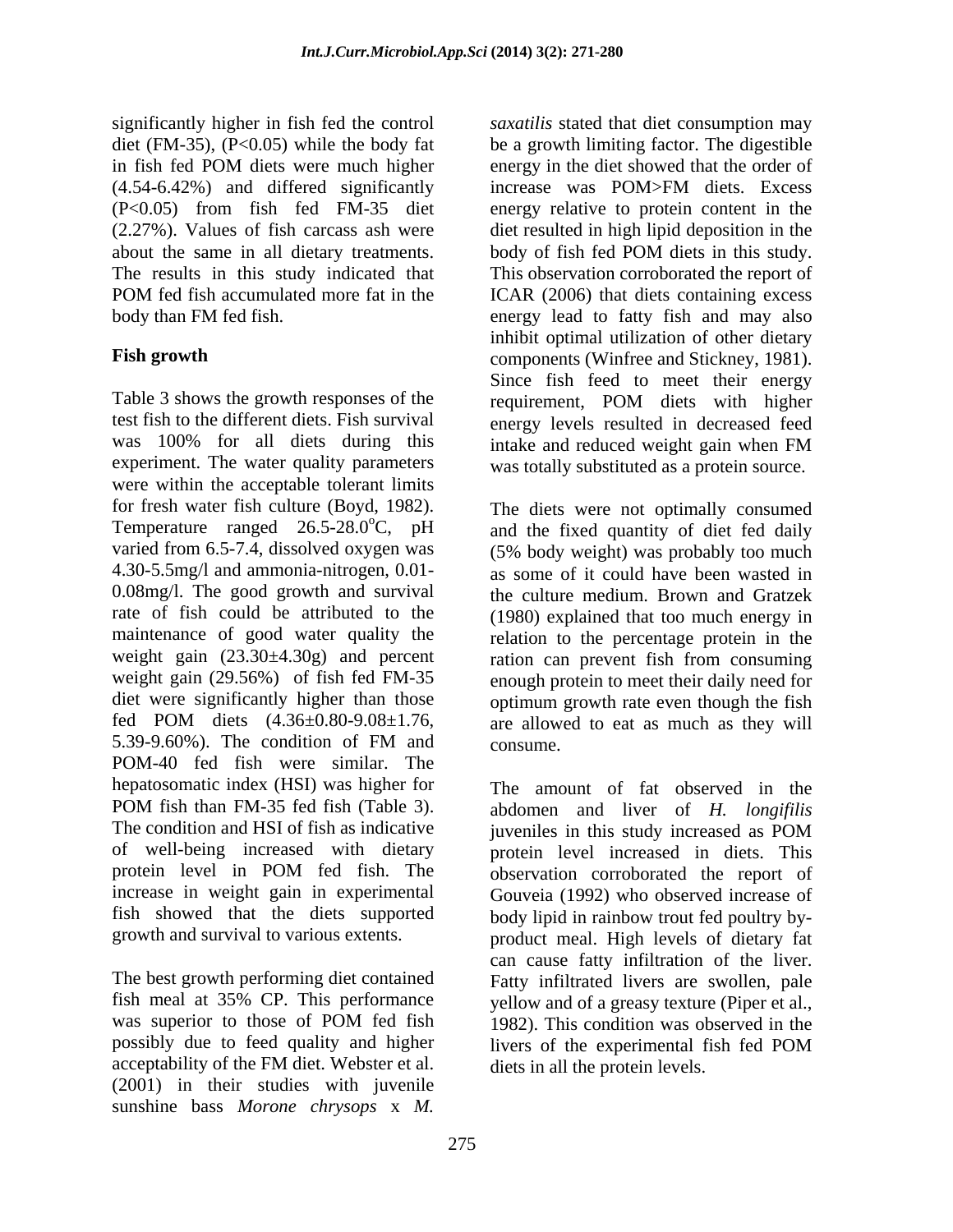| Diet                        | Moisture | Crude       | Ether           | Ash  |
|-----------------------------|----------|-------------|-----------------|------|
|                             | (%)      | Protein (%) | extract $(\% )$ | (96) |
| Fish at start of experiment | 72.52    | 17.37       | 2.96            | 4.48 |
| FM-35 (Control)             | 70.65    | 21.10       | 2.27            | 4.08 |
| <b>POM-30</b>               | 71.20    | 18.74       | 4.54            | 4.07 |
| <b>POM-35</b>               | 70.06    | 17.86       | 5.90            | 4.42 |
| <b>POM-40</b>               | 70.45    | 17.55       | 6.42            | 4.32 |

**Table.2** Proximate body composition (%wet weight) of *Heterobranchus longifilis* juveniles before and after feeding graded dietary protein levels.

**Table.3** Effect of protein sources at different levels on growth of *Heterobranchus longifilis* juveniles.

| Fish meal<br>Poultry offer meal<br>and the contract of the contract of<br>40%<br>30%<br>35%<br>35%<br>$78.82 +$<br>Initial weight of fish (g)<br>$80.82 \pm$<br>$77.26 \pm$<br>$94.59 \pm$<br>4.30 <sup>c</sup><br>0.80 <sup>b</sup><br>$1.76^a$<br>$1.18^c$<br>$23.30 \pm$<br>Weight gain (g)<br>$4.36\pm$<br>$5.63 \pm$<br>$9.08 \pm$<br>$1.76^{b}$<br>$4.30^{a}$<br>0.80 <sup>d</sup><br>$1.18^{\circ}$<br>$246.44 \pm$<br>Total length of fish (mm)<br>$223.27 \pm$<br>$240.15 \pm$<br>$233.26 \pm$<br>$3.09^{d}$<br>$0.94^{\rm b}$<br>$1.33^{\rm a}$<br>$0.92^{\circ}$<br>29.56<br>5.39<br>7.29<br>9.60<br>Percent weight gain (%)<br>$0.68 \pm$<br>$0.08\pm$<br>$0.12 +$<br>$0.18\pm$<br>Specific growth rate $(\%day^{-1})$<br>$0.02^{b}$<br>$0.02^{\text{a}}$<br>$0.007^{\circ}$<br>$0.006^{\rm b}$<br>$0.65 \pm$<br>$0.57 \pm$<br>$0.59 \pm$<br>Condition factor $(K)$<br>$0.61\pm$<br>0.006<br>0.003<br>0.001<br>0.004<br>Hepatosomatic index (HSI)<br>1.344<br>1.404<br>1.257<br>1.565<br>100.0<br>100.0<br>100.0<br>Percent survival (%)<br>100.0<br>$5.23 \pm$<br>$1.94\pm$<br>$10.01\pm$<br>$7.85\pm$<br>Feed conversion ratio<br>$0.65^{\rm d}$<br>$2.53^{\circ}$<br>$2.07^{\rm b}$<br>$1.13^c$<br>$2.37+$<br>Protein efficiency ratio<br>$0.68 \pm$<br>$0.51\pm$<br>$0.59\pm$<br>$0.12^b$<br>$0.35^{\text{a}}$<br>0.09 <sup>b</sup><br>$0.11^{\rm b}$<br>3.26<br>15.36<br>1.12<br>1.88<br>Apparent net protein<br>utilization<br>7.79<br>4.58<br>4.09<br>4.99<br>Economy of feed | Parameter     |  |  |
|--------------------------------------------------------------------------------------------------------------------------------------------------------------------------------------------------------------------------------------------------------------------------------------------------------------------------------------------------------------------------------------------------------------------------------------------------------------------------------------------------------------------------------------------------------------------------------------------------------------------------------------------------------------------------------------------------------------------------------------------------------------------------------------------------------------------------------------------------------------------------------------------------------------------------------------------------------------------------------------------------------------------------------------------------------------------------------------------------------------------------------------------------------------------------------------------------------------------------------------------------------------------------------------------------------------------------------------------------------------------------------------------------------------------------------------------------------------------------------------------------|---------------|--|--|
|                                                                                                                                                                                                                                                                                                                                                                                                                                                                                                                                                                                                                                                                                                                                                                                                                                                                                                                                                                                                                                                                                                                                                                                                                                                                                                                                                                                                                                                                                                  |               |  |  |
|                                                                                                                                                                                                                                                                                                                                                                                                                                                                                                                                                                                                                                                                                                                                                                                                                                                                                                                                                                                                                                                                                                                                                                                                                                                                                                                                                                                                                                                                                                  |               |  |  |
|                                                                                                                                                                                                                                                                                                                                                                                                                                                                                                                                                                                                                                                                                                                                                                                                                                                                                                                                                                                                                                                                                                                                                                                                                                                                                                                                                                                                                                                                                                  |               |  |  |
|                                                                                                                                                                                                                                                                                                                                                                                                                                                                                                                                                                                                                                                                                                                                                                                                                                                                                                                                                                                                                                                                                                                                                                                                                                                                                                                                                                                                                                                                                                  |               |  |  |
|                                                                                                                                                                                                                                                                                                                                                                                                                                                                                                                                                                                                                                                                                                                                                                                                                                                                                                                                                                                                                                                                                                                                                                                                                                                                                                                                                                                                                                                                                                  |               |  |  |
|                                                                                                                                                                                                                                                                                                                                                                                                                                                                                                                                                                                                                                                                                                                                                                                                                                                                                                                                                                                                                                                                                                                                                                                                                                                                                                                                                                                                                                                                                                  |               |  |  |
|                                                                                                                                                                                                                                                                                                                                                                                                                                                                                                                                                                                                                                                                                                                                                                                                                                                                                                                                                                                                                                                                                                                                                                                                                                                                                                                                                                                                                                                                                                  |               |  |  |
|                                                                                                                                                                                                                                                                                                                                                                                                                                                                                                                                                                                                                                                                                                                                                                                                                                                                                                                                                                                                                                                                                                                                                                                                                                                                                                                                                                                                                                                                                                  |               |  |  |
|                                                                                                                                                                                                                                                                                                                                                                                                                                                                                                                                                                                                                                                                                                                                                                                                                                                                                                                                                                                                                                                                                                                                                                                                                                                                                                                                                                                                                                                                                                  |               |  |  |
|                                                                                                                                                                                                                                                                                                                                                                                                                                                                                                                                                                                                                                                                                                                                                                                                                                                                                                                                                                                                                                                                                                                                                                                                                                                                                                                                                                                                                                                                                                  |               |  |  |
|                                                                                                                                                                                                                                                                                                                                                                                                                                                                                                                                                                                                                                                                                                                                                                                                                                                                                                                                                                                                                                                                                                                                                                                                                                                                                                                                                                                                                                                                                                  |               |  |  |
|                                                                                                                                                                                                                                                                                                                                                                                                                                                                                                                                                                                                                                                                                                                                                                                                                                                                                                                                                                                                                                                                                                                                                                                                                                                                                                                                                                                                                                                                                                  |               |  |  |
|                                                                                                                                                                                                                                                                                                                                                                                                                                                                                                                                                                                                                                                                                                                                                                                                                                                                                                                                                                                                                                                                                                                                                                                                                                                                                                                                                                                                                                                                                                  |               |  |  |
|                                                                                                                                                                                                                                                                                                                                                                                                                                                                                                                                                                                                                                                                                                                                                                                                                                                                                                                                                                                                                                                                                                                                                                                                                                                                                                                                                                                                                                                                                                  |               |  |  |
|                                                                                                                                                                                                                                                                                                                                                                                                                                                                                                                                                                                                                                                                                                                                                                                                                                                                                                                                                                                                                                                                                                                                                                                                                                                                                                                                                                                                                                                                                                  |               |  |  |
|                                                                                                                                                                                                                                                                                                                                                                                                                                                                                                                                                                                                                                                                                                                                                                                                                                                                                                                                                                                                                                                                                                                                                                                                                                                                                                                                                                                                                                                                                                  |               |  |  |
|                                                                                                                                                                                                                                                                                                                                                                                                                                                                                                                                                                                                                                                                                                                                                                                                                                                                                                                                                                                                                                                                                                                                                                                                                                                                                                                                                                                                                                                                                                  |               |  |  |
|                                                                                                                                                                                                                                                                                                                                                                                                                                                                                                                                                                                                                                                                                                                                                                                                                                                                                                                                                                                                                                                                                                                                                                                                                                                                                                                                                                                                                                                                                                  |               |  |  |
|                                                                                                                                                                                                                                                                                                                                                                                                                                                                                                                                                                                                                                                                                                                                                                                                                                                                                                                                                                                                                                                                                                                                                                                                                                                                                                                                                                                                                                                                                                  |               |  |  |
|                                                                                                                                                                                                                                                                                                                                                                                                                                                                                                                                                                                                                                                                                                                                                                                                                                                                                                                                                                                                                                                                                                                                                                                                                                                                                                                                                                                                                                                                                                  |               |  |  |
|                                                                                                                                                                                                                                                                                                                                                                                                                                                                                                                                                                                                                                                                                                                                                                                                                                                                                                                                                                                                                                                                                                                                                                                                                                                                                                                                                                                                                                                                                                  |               |  |  |
|                                                                                                                                                                                                                                                                                                                                                                                                                                                                                                                                                                                                                                                                                                                                                                                                                                                                                                                                                                                                                                                                                                                                                                                                                                                                                                                                                                                                                                                                                                  |               |  |  |
|                                                                                                                                                                                                                                                                                                                                                                                                                                                                                                                                                                                                                                                                                                                                                                                                                                                                                                                                                                                                                                                                                                                                                                                                                                                                                                                                                                                                                                                                                                  | (N/g.wt.gain) |  |  |

Mean with same letter for a given parameter in same horizontal row are not significantly different  $(P>0.05)$ .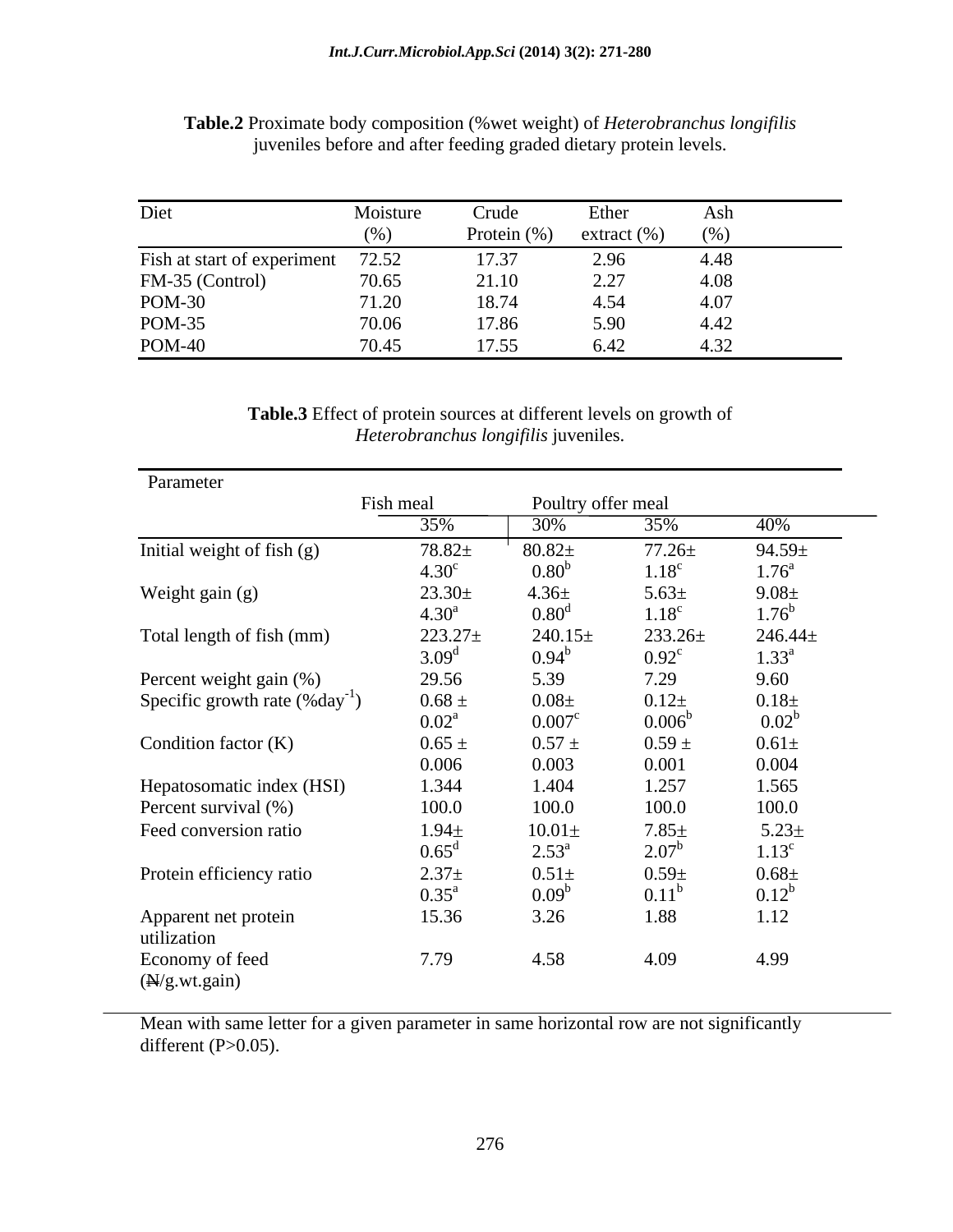Table 3 gives the nutrient utilization the diet, resulting in growth retardation, indices. The FCR of the FM fed fish poor live weight and length increases and (1.94±0.65) was superior to those fed feed efficiency. The nutritional value of a POM diets which ranged 5.23±1.13- protein source is a function of its 10.01±2.53. Feed conversion ratio is used digestibility and amino acid make up to to compare the ability of the different diets influence feed utilization and growth to support weight gain (Hardy, 1989) thus indicating that FM diet was a better diet to support growth of *H. longifilis* juveniles in indicated that feed utilization was less poor utilization of its protein at 100% efficient as reported by De Silva et al.

Diet performance was therefore in the Tilapia feeds by poultry product. POM containing diets. The implication of replacement of FM as it is with some fish observed reduced growth in the test fish as this study. The POM diets were consumed a greater part of the protein intake (Turker et al., 2005). The ANPU in POM diets decreased as dietary protein increased. This trend was similar to reports of Omoniyi and Fagade (2003) in hybrid tilapia *Oreochromis niloticus* x *Sarotherodon galilae*us fry and Copeland et al. (2002) in Black seabass *Cenropristis* 

(Adikwu and Haruna, 1999) and its amino acid profile closely marched the requirement of fish (Tacon and Jackson,<br>100% replacement. The results suggest 1985), hence the only FM containing diet<br>
Setting this is fished and containing the performed best in this study. In the numerical intervention is the numerical point of the performance point in the performance point is the second of the performance point of the performance point of the performance point contrary, POM is limiting in two essential  $\overrightarrow{P}$  and  $\overrightarrow{P}$  and  $\overrightarrow{P}$  and  $\overrightarrow{P}$  and  $\overrightarrow{P}$  and  $\overrightarrow{P}$  and  $\overrightarrow{P}$  and  $\overrightarrow{P}$  and  $\overrightarrow{P}$  and  $\overrightarrow{P}$  and  $\overrightarrow{P}$  and  $\overrightarrow{P}$  and  $\overrightarrow{P}$  and  $\overrightarrow{P}$  amino acids, lysine and methionine (NRC, 1993; Yu, 2004). This is in addition to  $\frac{10}{2}$  in order to improve the biological performance and make POM a valuable higher amount of dietary fat which eventually contributed to inadequate

**Nutrient utilization Nutrient utilization numerical** *numerical**attilization**attilization**attilization**attilization**attilization**attilization**attilization**attilization**attilization**attilization*utilization of POM diets by the fish. These fish could not obtain adequate protein in poor live weight and length increases and protein source is a function of its (Otisi and Ufodike, 1986).

this study. Higher FCR with POM amino acid in POM probably resulted in (1989). (1989). (1984) reported that up to 50% of FM order of FM-35 (control) >POM- However, the contrary was the case in 40>POM-35>POM-30. The PER and chinook salmon where growth reduced at ANPU of FM fed fish were better than similar replacement level (Webster et al. POM fed fish. This showed better protein 2000). It is probable that *H. longifilis* quality and utilization for the FM diet than  $\frac{1}{2}$  inveniles could tolerate only partial lower PER values for POM diets was the species and not complete substitution in protein required for maintenance economical with  $\frac{1}{2}$  4.09-4.99/g.wt.gain A deficiency of 1 or more indispensable amino acid in POM probably resulted in poor utilization of its protein at 100% substitution of FM. Viola and Zohar (1984) reported that up to 50% of FM could be replaced successfully within Tilapia feeds by poultry product. similar replacement level (Webster et al., juveniles could tolerate only partial replacement of FM as it is with some fish species and not complete substitution in this study. The POM diets were than the FM-35 diet with  $N7.79/g.wt.gain$ . Although the FM-35 diet appeared superior in quality and supported highest growth, it was not necessary the most economical feed to produce.

*striata*. advantage in aqua feeds for catfish. At Fishmeal has a higher biological value dietary 40%CP, it showed 38.97% Poultry offal meal is a potential animal protein source with some economic dietary 40%CP, it showed 38.97% performance in weight gain, similar in fish condition, survival and appreciable FCR (5.23) compared to the control, FM-35 at 100% replacement. The results suggest future trials in fishmeal replacement with POM to reduce dietary fat content and a supplementation with limiting amino acids in order to improve the biological performance and make POM a valuable dietary ingredient.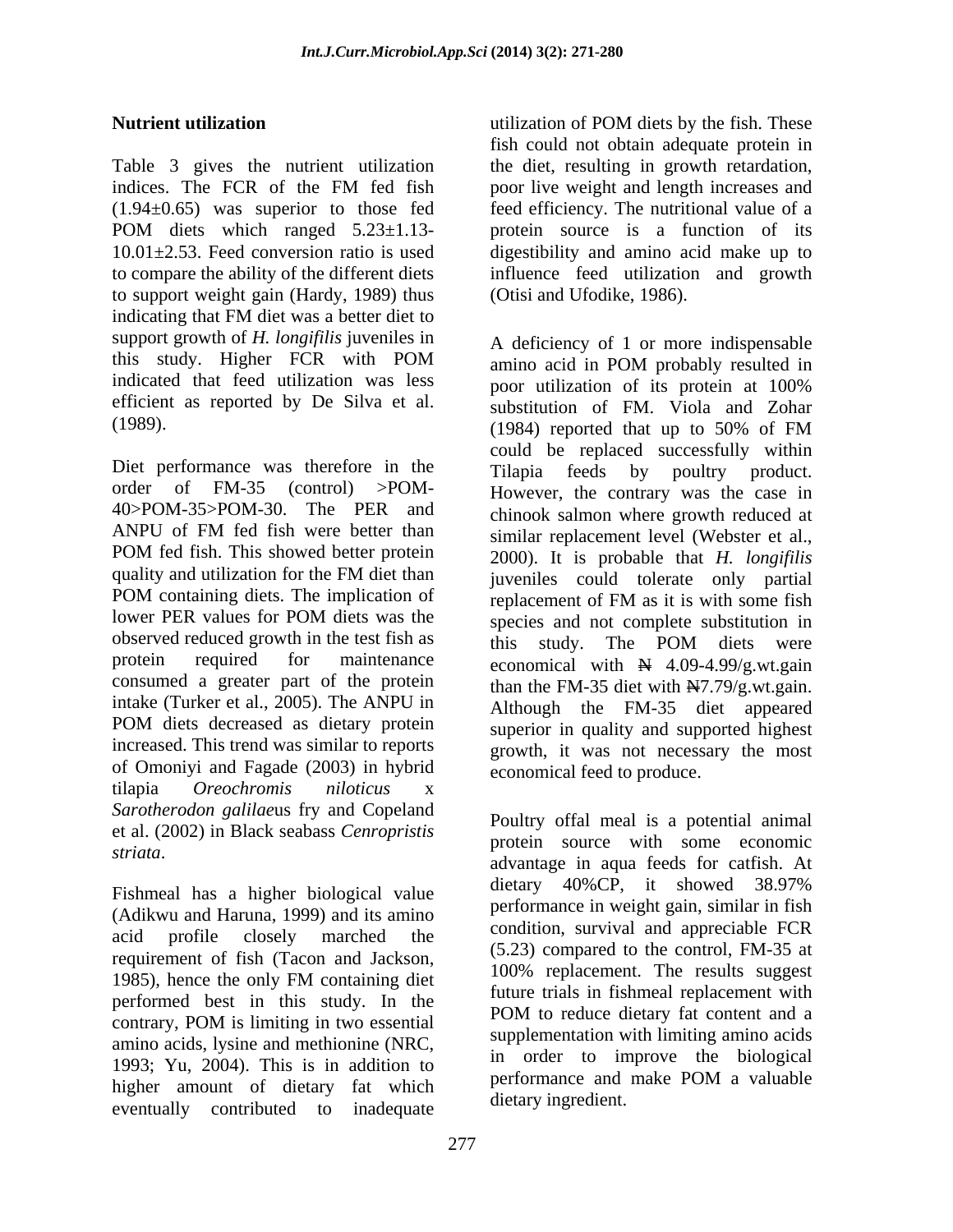- Biological and Nutritive value of Multiple F-test Biometrics. 11:1-42.
- AOAC. 1990. Official methods of<br>Analysis.  $15^{th}$  Edn. Holdrick, K. (ed). Chemists, Arlington, VA, pp. 1298.
- Boyd, C.E. 1979. Water quality in warm
- Elsevier Scientific Publ. Company.
- Brown, E.E., and Gratzek, J.B. 1980. Fish Company,Inc.,Westport, Connecticut.
- Cheng, Z.J., K.C. Behnke and Dominy, Rev.<br>W.G. 2002. Effects of Poultry by- 110. W.G.2002. Effects of Poultry by product meal as a substitute for fish meal in diets on growth and body shrimp, *Litopenaeus vaunamei*. Journal of Applied Aquaculture. 12(1):71-83.
- Copeland, K.A., W.O. Watanabe and Caroll, P.M. 2002. Growth and feed utilization of captive wild sub adult Black Sea Bass *Centropristis striata* Aquaculture Society. 33(2):97-109.
- Daget, J., and Iltis, A. 1965. Poissons de saumatres). Memoires de l'institute Francais d'Afrique Noire. 74:1-385.
- De Silva, S.S., M. Rasanthi, R.M. The dietary protein requirements of young tilapia and an evaluation of the

**References** least cost dietary protein levels. Aquaculture. 80:271-284.

- Adikwu, A., and Haruna, I. 1999. Duncan, D.B. 1955. Multiple Range and
	- Groundnut leaf in the African Dupree, H.K., and Huner, J.V. 1984. mudcatfish *Clarias gariepinus* Nutrition, feeds and feeding practices. (Burchell, 1822). Biosci. Res. In: Third Report to the Fish Farmers. Comm. 11(1):29-34. U.S. Dept. of the Interior, Fish and Wildl. Service. pp. 141-157.
- Analysis. 15<sup>th</sup> Edn. Holdrick, K. (ed). <sup>Eyo, A.A. 1999. Amino acid compostion</sup> Association of Official Analytical of whole cattish body tissues of<br>Themists Arlington VA pp 1298 *Clarias anguillaris* and water fish ponds. Craftsmaster A.A., P.O. Aluko, S.A. Garba, U.D. Printers, Inc. Opelika, Alabama, Ali, S.L. Lamai and Olufeagba, S.O. USA., pp. 359. **a** in the contract of the contract (Eds.), Biotechnology and and Boyd, C.E. 1982. Water quality sustainable development in Nigeria. Management for Pond Fish Culture. Proc. of  $12<sup>th</sup>$  Annual Conf. of New York, pp. 318. New Bussa,  $13^{\text{th}}$  -17<sup>th</sup> April, 1999, pp. of whole catfish body tissues of *Clarias anguillaris* and *Heterobranchus longifilis.* In: Eyo, (Eds.), Biotechnology and Proc. of  $12<sup>th</sup>$  Annual Conf. of th Annual Conf. of Biotechnological Society of Nigeria,  $\mu$  17<sup>th</sup> April 1000 pp  $-17<sup>th</sup>$  April, 1999, pp. 95- 97.
	- Farming Handbook, Avi Publishing FAO Fisheries and Aquaculture. 2009.<br>Company Inc. Westport. Connecticut Review of the state of the World pp. 391. Fishery Resources. Circular No. 942, FAO Fisheries and Aquaculture. 2009. Review of the state of the World Rev. 2 FIRF/C942, Rev. 2 (En), pp. 110.
	- composition of Juvenile pacific white **Indugater Indugater** Lecture, University of Faturoti, E.O. 2000. Beneath the Ripples and Sustainable fish Production. Inaugural Lecture, University of Ibadan, Ibadan. pp. 54.
	- fed practical diets in a recirculating and Aquaculture, New Bussa, 15<sup>th</sup> 19<sup>th</sup> existem Iournal of the World Sept. 2003. FISON/NIFFR/FAOsystem. Journal of the World Faturoti, E.O. 2003. Commercial fish feed Development and Aquaculture. In: Eyo, A.A. (Ed.), Proceedings of National Workshop on Fish feed Development and feeding Practices in Aquaculture, New Bussa,  $15^{th}$   $19^{th}$  $th$  19<sup>th</sup> th Sept. 2003. FISON/NIFFR/FAO- NSPFS, Nigeria, pp. 88-94.
	- Cote d ivoire (eaux douces et Hafez, E.S.E. and Dyer, I.A. (Eds.), Fuller, M.F. 1969. Climate and growth. In: Animal growth and nutrition, Lea and Febiger, Philadelphia, pp. 82-105.
	- Gunasekera and Ataputta, D. 1989. by-product and hydrolysed feather<br>The dietary protein requirements of Meal as a feed for rainbow trout Gouveia, A.R.R. 1992. The use of poultry by-product and hydrolysed feather Meal as a feed for rainbow trout (*Oncorhynchus mykiss*). Publicacoes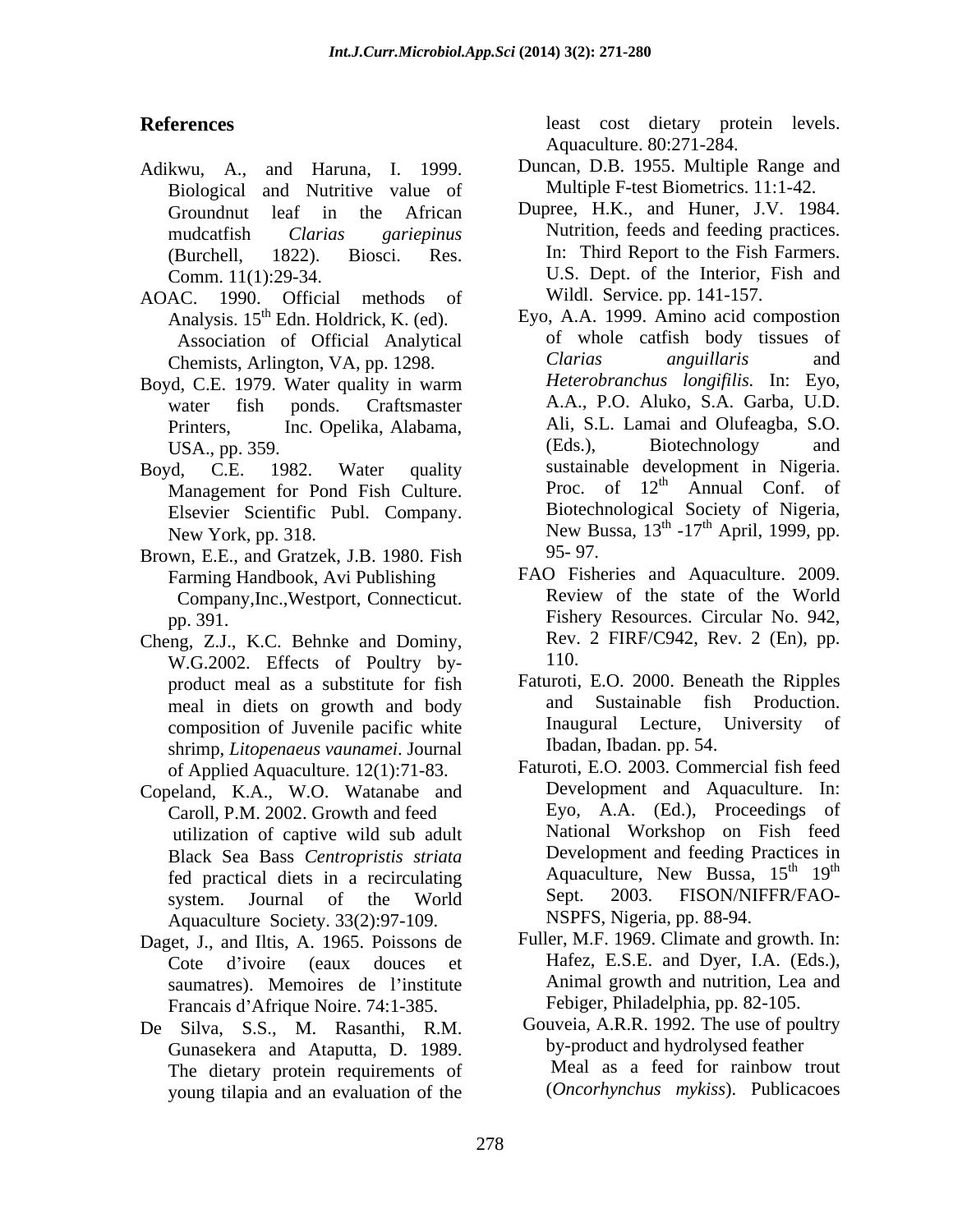- Hardy, R.W. 1989. Diet preparation. In:
- Htun-han, M. 1978. The reproductive Biology B., 369-378. Washington D.C. pp. 114.
- Ismat, N.,M. Ashraf, M. Naeem and Omoniyi, I. T., and Fagade, S.O. 2003. *Hypophthalmicthys molitrix.* 32.<br>International Journal of Aquaculture Oteme, Z.J., J.N. Rodriquez, C.K. Konassi,
- ICAR (Indian Council of Agricultural Agriculture. New Delhi 110 012.
- Lazo, J.P., D.A.Davis and Arnold, C.R. 1998. The effects of dietary protein level on growth, feed efficiency and (*Trachinotus carolinus*). Aquaculture sources. Nigerian Journal of Appl.
- Lochmann, R.T., and Phillips, H. 1995. Aquaculture 5(3):47-56. pp. 517.
- New, M.B. 1987. Feed and Feeding of SAS. 2003. Statistical Analysis System Compound Feeds for Shrimp and Fish
- do Instituto de Zoologia, No. 227, pp. New, M.B. 1989. Formulated aquaculture 24. feeds in Asia: Some thoughts on Halver, J.E. (Ed.), Fish nutrition. potential, problems and research needs Academic Press Inc. California, pp. in relation to small-scale farmer. In: 475-548. Bahru, J. (Ed.). Report of the biology of the dab *Limanda limanda* Development. ASEAN/SF/89/GEN/11. comparative economics, Workshop on Shrimps and Finfish
- (L) in the North Sea; Gonadosomatic NRC (National Research Council). 1993. Index, Hepatosomatic Index and Nutrient Requirements of Poultry, 9<sup>th</sup> condition factor. Journal of Fish. Edition. National Academy Press,
- Rehman, M.H. 2013. Effect of Effect of different dietary protein Different Feed Ingredients on Growth levels on the growth performance of and Level of Intestinal Enzyme hybrid Tilapia (*Oreochromis niloticus* Secretions in Juvenile *Labeo rohita, Catla catla, Cirrhinus mrigala* and Nigerian Journal of Fisheries,. 1(1):22- Omoniyi, I. T., and Fagade, S.O. 2003. x *Sarotherodem galilaeus*) fry. 32.
- 3(16):85-91. S. Hen and Aguesc, J.P. 1996. Research). 2006. Handbook of and sperm cryopreservation in the Fisheries and Aquaculture. Directorate African Clariid catfish *Heterobranchus*  of Information and Publications of *longifilis* (Val. 1840). Aquaculture Oteme, Z.J., J.N. Rodriquez, C.K.Konassi, Teticular structure, Spermatogenesis and sperm cryopreservation in the Research 27:805- 83.
- survival of juvenile Florida pompano starter diets of different protein 169:225-232. Fish. and Hydrobiol., 1:21-24. Otisi, A. O. A., and Ufodike, E. B. C. Growth and survival of Snakehead (*Channa obscura*) fed
- Comparison of rice bran oil, poultry fat J. P. McCraren, L. G. Fowler and and cod liver oil as supplemental lipids in feeds for Channel catfish and Management. U.S. Dept. of Interior, golden shiner. Journal of Appl. Fish Wildl. Service, Washington D.C. Piper, R. G., I. B. McElwain, L. E. Orme, J. P. McCraren, L. G. Fowler and Leonard, J. R. 1982. Fish Hatchery pp. 517.
- Fish and Shrimp-A Manual on the User's Guide SAS/STAT Version, 8<sup>th</sup> Fish and Shrimp-A Manual on the User's Guide SAS/STAT Version, 8<sup>th</sup><br>Preparation and Presentation of Edition, SAS Institute, Inc. Cary, N.C., User's Guide SAS/STAT Version,  $8<sup>th</sup>$ the contract of the contract of the contract of the contract of the contract of the contract of the contract of the contract of the contract of the contract of the contract of the contract of the contract of the contract o USA.
- in Aquaculture. Aquaculture Tacon, A. G. J., and Jackson, A. J. 1985. Development and Coordination Programme, ADCP/REP 26. unconventional protein sources in UNDP/FAO, Rome. pp. 275. practical fish feeds.In: Cowey, C.B.,Utilization of conventional and